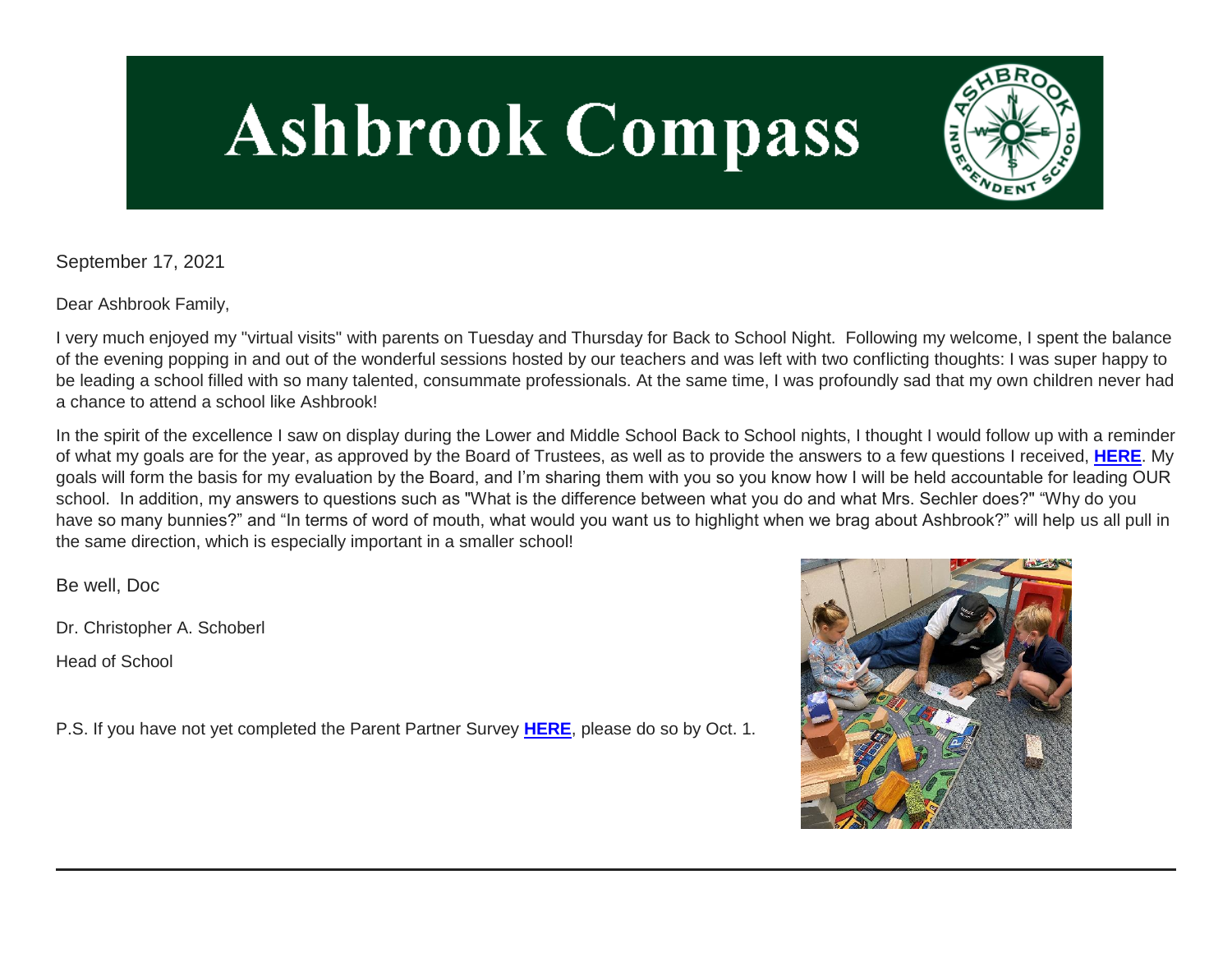**Next Week: September 24** -- Last day of Hot Lunch 2-week trial

**Upcoming Dates: October 6** -- Bike-to-School Day (more info to come in next week's Compass) **October 6 -- PTO meeting via Zoom, 9 a.m. October 22** -- Teacher In-service, No School **October 28** -- Picture Retakes

# **[2021-22 School Year Event Calendar](http://link.mystudentsprogress.com/ls/click?upn=t3AI3kjK1Pyk9qPfHnOahelBVVSIlRAa3GeSLMbkINmgHr3guxrPuqfp-2Bh-2FJW4nCZ4g8Gi3XkGXC-2FKATZbsSvlLtGaxynoxi8rg7wuoRjJ9ogb5HbX999Eip-2FZE6wLdBt-2FZXHJBS6zquMLtzN9wyAf-2BwWQPV3rI3lDDknuQ1JHMBzJ8gUYT-2F7YzNEwZY9IsL01sHprQ-2FIDOi-2FxvxQxcWetx3uPiVsOO-2BTqPctwW7ytf9RkxC1x3UjTIEBtRaqxRocHrr-2BmciBR4-2BJ-2F9FRK9RIbCVijz3zpNIIcd4PIsUMddSSVNBf6Erlmv-2BHBcLMpY-2BXATDQ1ruaOReFDZmWYSBv8U-2FG-2FKOr0yEkAwqSdMzdcQ3gq4Z79RZNOTZP4nGap5-2B4nzc4nIf29OyD3NhvJHQaLkc85sE-2FfYbPaGyyk6H2FOzJRYThJmT37US6LpTrGNlh9HxVTLYe1LpjcNTBXNJsSKlp-2BAa-2BVuGTdE8v33fTt9-2BgR-2BE9tSlDPzhNHxWPZ2RZ535aLRz3SoCCiPZR3EABfh4FMKDRC4z2q-2Bvjvbtim7SOD4kDD2r5XYSDBe4a3bcI5fNds6iRAQWmj3uDnwn3-2B3tKuGNT1JKaRpJXKTgGLzWZLAnNUo4fvdQC77H83vaK-2BM8PCeLuljt-2FRAsnx0cP-2FGdRouESOyMOB5ORkT-2BH-2Bkw4hRRiiTCpe61BsZqpA-2BuVoKv_1PndbFfBoQGSZbxwXHHEexw3B2F0fG-2BUmuXm6a-2BX-2BzvJlzb8z62tn2xd-2BTpgN0FuJwR66FdVOuXqaY-2FUqEA15KyxyulGH6gaUXAORDZ6AmjVdS-2Fs212iK5igmNDNq-2BnnxOBa85Gk61IMg0ZG-2FC93C7lU5rRCqwPtcmefgh7JdSZi2dtWwsoa4zk6svCsrGlKWQF6-2Bg6W4002EZpl-2BAgqv8Tn61Jc1e8aMT-2B9pijDLhoq29RchG5sxMGIw7klj5fwLQxDVnVJ5DQ6dkxhO11xv-2ByCNQ-2BkN6S-2FUNbAf6vSgImA8zn2sYJYE-2BXnoLk7pTQc4La7r0xpH8EFW2o43ie-2FqyX1pJ8giVoPfWABe6kTkLU4YGhfs3UXphDQmlbxUAhwMnh-2Bxd4Lq5MmkyPMExbBL0-2BIjQbMk6VvWGGOBxRU7VekNpekGz8Y4-2F9jvPoY7nO7)**

### **Encouraging Conversation From Mrs. Sechler:**

| 5 things to ask your kids<br>instead of "How" was<br>school"?          |
|------------------------------------------------------------------------|
| 1. What made you smile today?                                          |
| 2. Who did you sit with at lunch?                                      |
| 3. If you could change one thing<br>about today what would that be?    |
| 4. What was the hardest rule to follow<br>today?                       |
| 5. Tell me something you know today<br>that you didn't know yesterday. |

As a parent, I am often guilty of asking the big open-ended question, "How was your day?" upon greeting my child after school. In response to this general question I often get a general answer. Instead, I have found that a better question is, "What made you laugh today?" or "Who did you help today?". Then the conversation starts to flow! Give it a try with your kids and enjoy a richer discussion on the drive home from school!

# **Student Mask reminder**

Since we will continue to wear masks for the foreseeable future, now is a good time to review the fit and feel of your student's mask to make sure they are comfortable wearing it all day. The mask should cover their nose, mouth and chin. This picture may help!

# **Masks Up!**

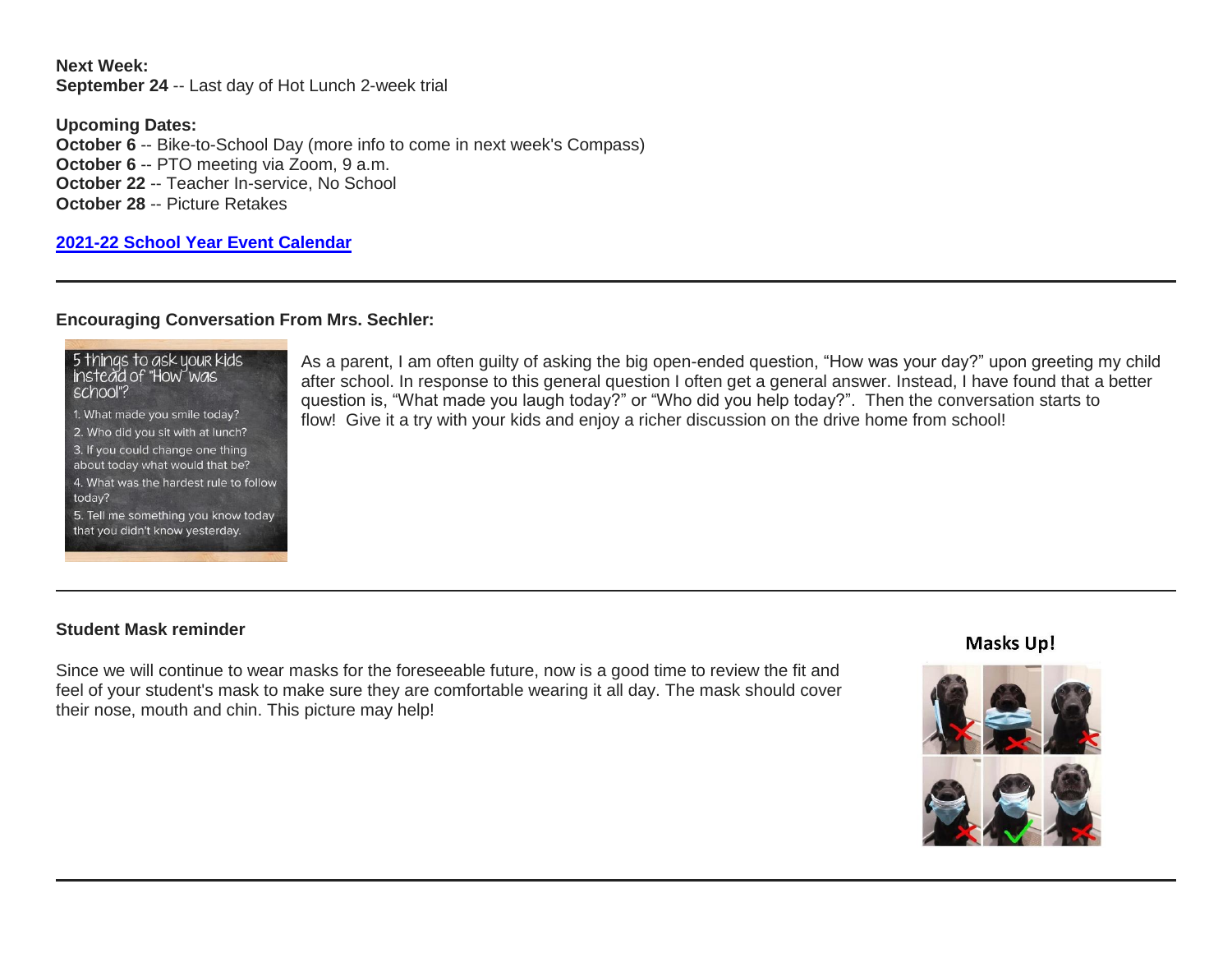### **PTO Mini-Grants**

The Ashbrook PTO is proud to offer mini-grants again this academic year! The purpose of the Ashbrook PTO Mini-Grant Program is to support the Ashbrook community in pursuing projects, activities and supplemental education opportunities that enhance the school's collective educational and community building aspirations. All members of the Ashbrook community are eligible to apply for a PTO mini-grant to sponsor undertakings such as clubs, events, teams and speakers.

Previous recipients included the Tikes Town Playhouse, Middle School Graphic Novel Library, Choir Club, Destination Imagination, First Lego League, First Lego League, Jr., "Eclipse" (student written/produced play), Cascades Raptor Presentation, Author Visit by Myrlin Hepworth, and more.

The application form with more information on activities that are eligible and the guidelines for funding is **[HERE](http://link.mystudentsprogress.com/ls/click?upn=n7jYKe39nC4PrVAw2BzaOolgU5XUleaJ61qfvNJxTW3uoi8RFzNYUfSc1qXdqajA34djZWrxIBJBxzp2whbybvqIYp3dDOkCDgKesziBdClenDsTc-2FUGtZuJNxIh5RAijA4c-2FxLDZKxjmas3d9mUCg2OGUEiTYCsalquiRQy9vw-3DnQyh_1PndbFfBoQGSZbxwXHHEexw3B2F0fG-2BUmuXm6a-2BX-2BzvJlzb8z62tn2xd-2BTpgN0FuJwR66FdVOuXqaY-2FUqEA15BJqp6QuSTbX6fB4smyhdyRYheUMHj3F-2B5XfnW0itbt0eZOT7zWX0G50lcmDaDYPCcmbxffvfcsXglAQCnDlFXD-2B9wxU2JfXtnaK07By0hg6xLdNkkbFyqNSlJbjroj55YQ0498x2hRrALMG2drhIsBiOXeMBbDG-2FruDYnvwZH0WhabNi8FKNuHJqcqzm0sh-2FtZyMZikuOg7XaHYyjHDPbCkvj-2BcOtY5YxBTC8dzdFhVN94iq1zqUF8u-2B4FWwFkgzCrDIXIgZdGpk0L6qIkfF7DrQ5ElpN7vJOoZvcszxRKm05Hx3-2F9mSeVN058spoxF94B6Eph7s2ihbQtipypRxJa-2FHP-2FPecTCSmpzTJywq-2Bj3)**.

# **PTO Staff Appreciation Committee**

The Staff Appreciation committee is looking for volunteers to help celebrate Ashbrook's dedicated staff for the 2021/22 school year. If you are interested in being involved, please contact Anne Rice at [annerice24@gmail.com.](mailto:annerice24@gmail.com)

# **Ashbrook COVID Advisory Group**

Thanks to three very generous parents, we now have a COVID Advisory Group. This impressive group will help us interpret and reconcile the sometimes arcane guidelines issued by ODE, OHA, the County, and the CDC. Meet Dr. Matt, Dr. Megan, and Dr. Cristy!

#### **Dr. Matthew Lindberg**

I am currently the Medical Director of the Samaritan Heart Center at Good Samaritan Regional Medical Center. This includes the Cardiology and Cardiothoracic Surgery departments. I am extensively involved in multiple administrative positions elsewhere within the Samaritan organization. I have two children, Connor (Ashbrook 2021 graduate) and Keira (current Ashbrook 6th grader). Our children have attended Ashbrook since Connor was in Kindergarten.

#### **Dr. Megan Patton-Lopez**

I am currently an Associate Professor in the Division of Health & Exercise Science at Western Oregon University. My academic training is in Public Health (PhD) and my teaching focuses on child and adolescent health, program planning for health promotion, chronic disease prevention and nutrition. At WOU, I also serve on the COVID-19 Task Force and provide the University leadership team with technical assistance in public health